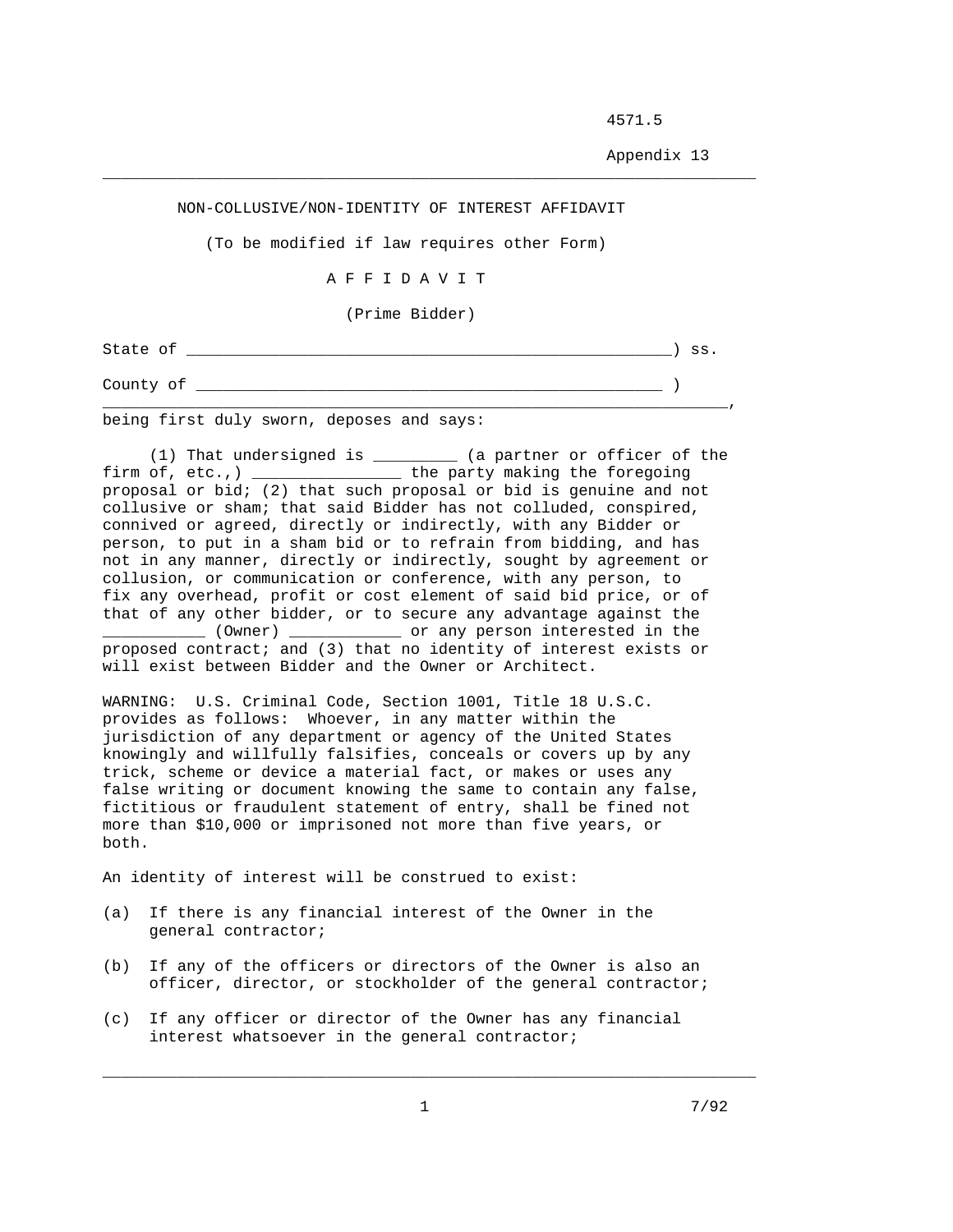4571.5

Appendix 13

(d) If the general contractor advances any funds to the Owner; including providing a land option or any of the costs of obtaining a land option;

\_\_\_\_\_\_\_\_\_\_\_\_\_\_\_\_\_\_\_\_\_\_\_\_\_\_\_\_\_\_\_\_\_\_\_\_\_\_\_\_\_\_\_\_\_\_\_\_\_\_\_\_\_\_\_\_\_\_\_\_\_\_\_\_\_\_\_\_\_

\_\_\_\_\_\_\_\_\_\_\_\_\_\_\_\_\_\_\_\_\_\_\_\_\_\_\_\_\_\_\_\_\_\_\_\_\_\_\_\_\_\_\_\_\_\_\_\_\_\_\_\_\_\_\_\_\_\_\_\_\_\_\_\_\_\_\_\_\_\_

- (e) If the general contractor provides and pays, on behalf of the Owner, the cost of any architectural or engineering service other than those of a surveyor, general superintendent, or engineer employed by a general contractor in connection with his/her obligations under the construction contract;
- (f) If the general contractor has any interest in the Owner corporation as part of the consideration for payment;
- (g) When there exists (or comes into being) any side deals, agreements, contracts or undertaking entered into or contemplated, thereby altering, amending, or cancelling any financial interest whatsoever in the architectural firm;
- (h) When the contractor or any officer, director, stockholder, or partner of such contractor has any financial interest whatsoever in the architectural firm;
- (i) When the architect has stock or any financial interest in the contractor.
- (j) When the contractor or any officer, director, stockholder or partner of such contract provides any of the required architectural services; or where the contractor, or any officer, director, stockholder or partner of such providing an architectural service, acts as a consultant to the project architect.
- (k) When there exists (or comes into being) any side deals, agreements, contracts or undertaking, thereby altering, amending, or cancelling any of the required closing documents.

7/92 2

\_\_\_\_\_\_\_\_\_\_\_\_\_\_\_\_\_\_\_\_\_\_\_\_\_\_\_\_\_\_\_\_\_\_\_\_\_\_\_\_\_\_\_\_\_\_\_\_\_\_\_\_\_\_\_\_\_\_\_\_\_\_\_\_\_\_\_\_\_

\_\_\_\_\_\_\_\_\_\_\_\_\_\_\_\_\_\_\_\_\_\_\_\_\_\_\_\_\_\_\_\_\_\_\_\_\_\_\_\_\_\_\_\_\_\_\_\_\_\_\_\_\_\_\_\_\_\_\_\_\_\_\_\_\_\_\_\_\_\_

\_\_\_\_\_\_\_\_\_\_\_\_\_\_\_\_\_\_\_\_\_\_\_\_\_\_\_\_\_\_\_\_\_\_\_\_\_\_\_\_\_\_\_\_\_\_\_\_\_\_\_\_\_\_\_\_\_\_\_\_\_\_\_\_\_\_\_\_\_\_

4571.5

Appendix 13

Signature of:

Bidder, if the Bidder is an